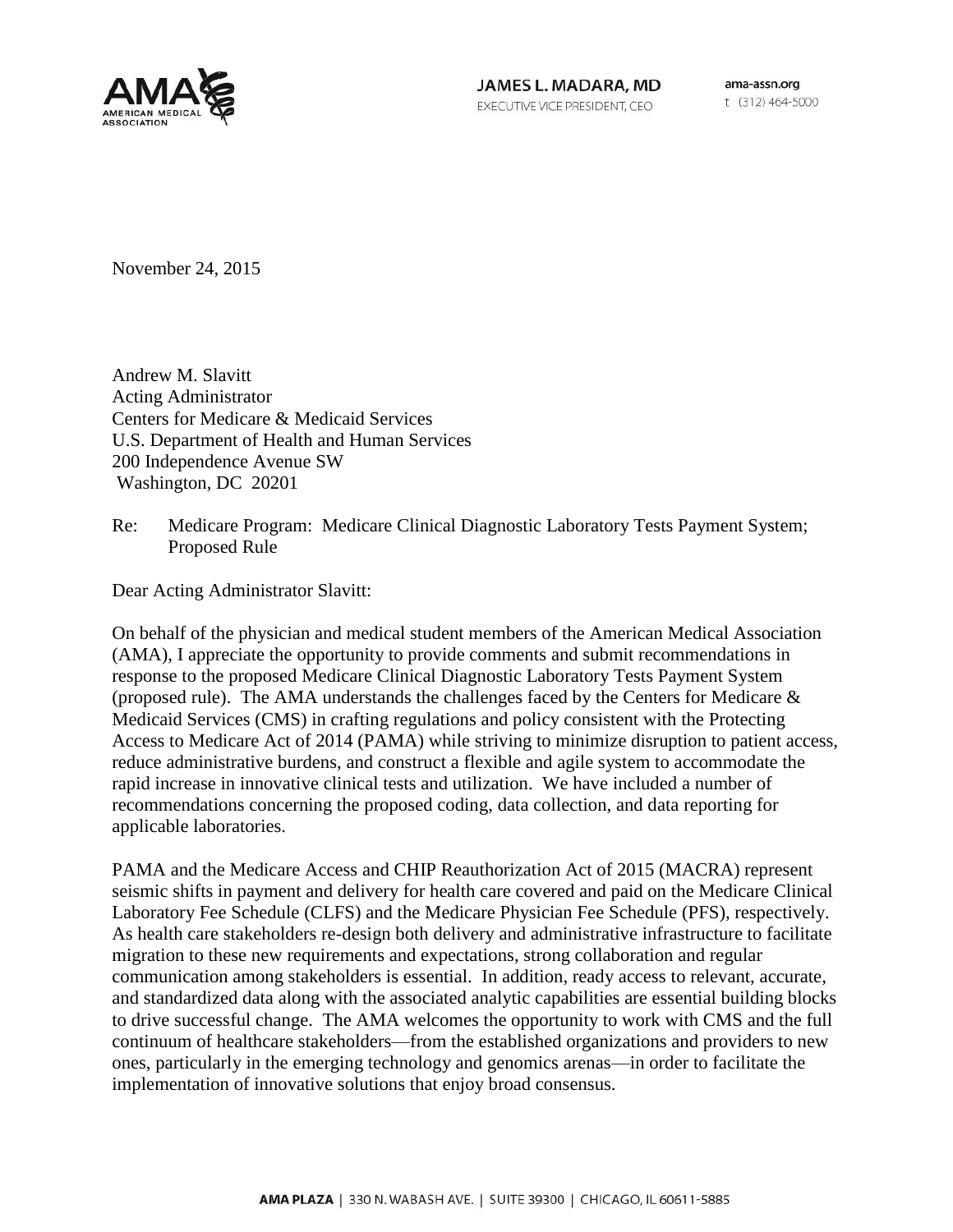We fully anticipate that adjustments will be needed in Medicare policy and regulations as well as the efforts and initiatives of other health care stakeholders. Ongoing open dialogue and flexibility will be crucial. We welcome this challenge to ensure Medicare beneficiaries have improved health outcomes and the health care system performs optimally and efficiently. The AMA is ready to work closely with CMS and other stakeholders to facilitate a smooth transition to the new coding, data collection, and pricing provisions under PAMA. We urge the Agency to incorporate the recommended changes outlined below to achieve the foregoing goals.

### **Recommendation: Extend timeline for implementation of the data collection and data reporting requirements.**

We applaud CMS' effort to develop the proposed rule, but as a threshold matter we strongly urge the Agency to revise the implementation timeline. We expect that it would be difficult to provide meaningful consideration of the comments and recommendations provided by stakeholders and, where warranted, modify the final rule, and issue subregulatory guidance in time for the January 1, 2016 deadline.

Equally important, the proposed implementation timetable does not provide applicable clinical laboratories adequate time to prepare for and then comply with the reporting obligations—which are detailed, resource intensive, ambiguous in some areas, and confusing. This will be difficult for all clinical laboratories subject to reporting, but to the extent physician office based laboratories (POLs) must report the complexity of the statute, the proposed rule, and the interplay of the various provisions will be overwhelming. This new law and proposed rule is the most significant change to occur on the CLFS since 1984 when Medicare began paying for clinical testing services.

We recommend that CMS provide applicable laboratories at least six months prior to the start date of the data collection period so that applicable laboratories understand the PAMA requirements, are able to develop the digital and administrative infrastructure, and beta test it**.** In light of the Agency's statutory authority to impose \$10,000 per day civil monetary penalties for the failure to report or misrepresentation or omission with respect to a clinical diagnostic test, fairness dictates that applicable laboratories have time to scale their reporting capabilities particularly POLs and their organizations which did not have a role in the passage of PAMA and remain largely unaware of the data collection and reporting requirements. This additional time will also provide CMS with the opportunity to beta test the Agency's registration process for applicable laboratories and data transmission processes and protocols.

Further, we support the recommended allotted length of time for the implementation timetable generated by several stakeholders such as the American Clinical Laboratory Association. However, the AMA does not support the start of the initial data collection period until six months after the Agency issues the final rule. Several stakeholders have recommended the initiation of the reporting period potentially before the final rule is issued, but applicable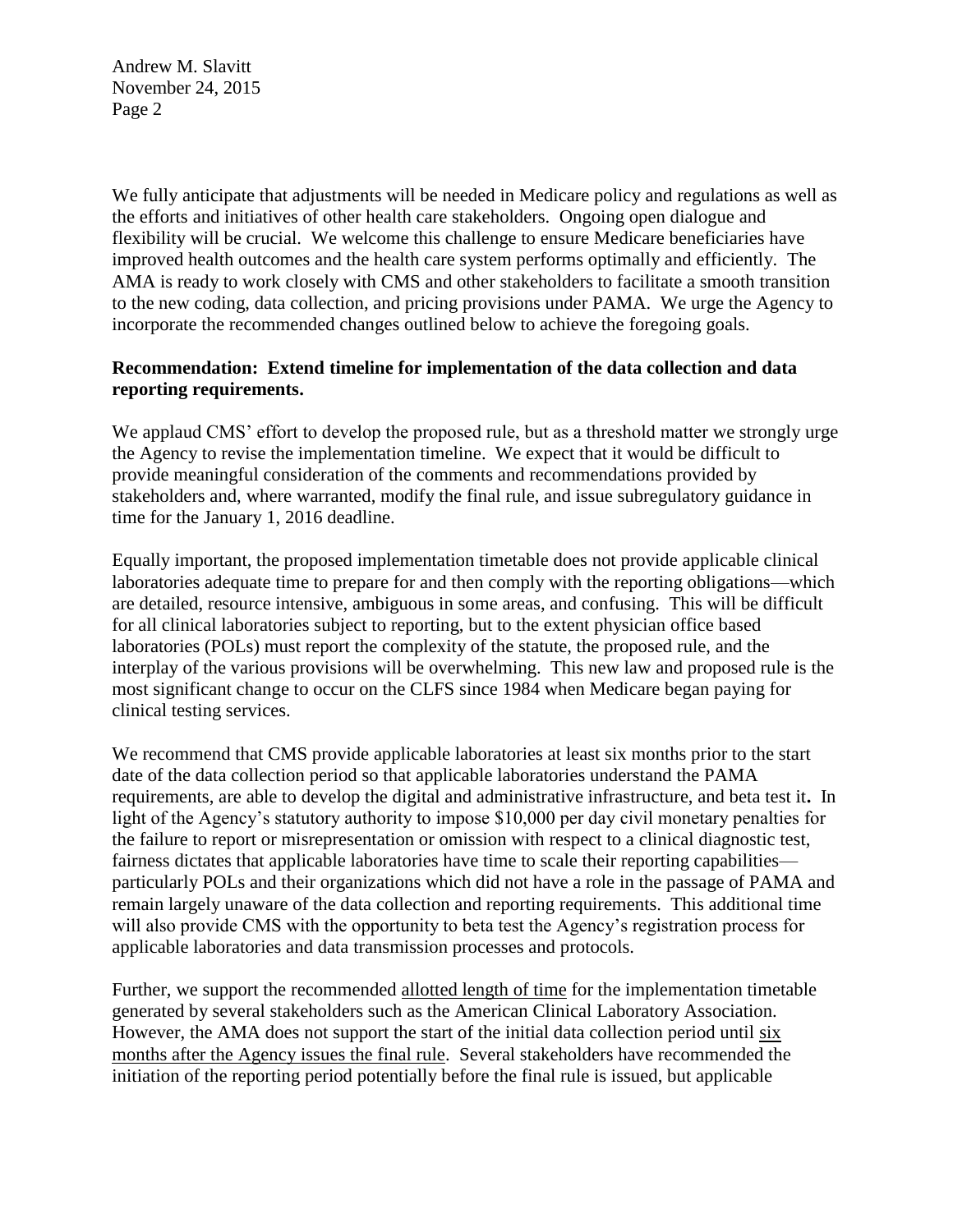$\overline{a}$ 

laboratories may have to hire/train staff and resolve software issues in advance to ensure the data is being captured contemporaneous with the data collection period.

# **Recommendation: When the Agency evaluates whether to impose a civil monetary penalty (CMP), consider the size of the clinical laboratory and resources as mitigating factors.**

We urge CMS to explicitly include in the final rule mitigation factors that include intent (scienter), size, and resources when the Agency evaluates whether to impose a CMP and the amount. We are concerned that POLs could be penalized for inadvertent errors and Congress clearly intends that CMPs should only be imposed where there is the intent to submit incorrect data. Also, the size of CMP should be commensurate with the size of the applicable laboratory. The impact of the CMP will vary depending on the size and resources of a clinical laboratory and will have a disproportionately negative impact on POLs if an adjustment is not made to ensure that POLs are not crippled by such sanctions.

#### **Recommendation: Retain the proposed POL low expenditure threshold exclusion.**

While the AMA originally advocated the exclusion of all POLs from the reporting requirement, we appreciate and support CMS' proposal to establish a POL low expenditure threshold exclusion.The Agency has proposed that any entity that would otherwise be an applicable laboratory, but that receives less than \$50,000 in Medicare revenues under section 1834A and section 1833(h) of the Act for laboratory tests furnished during a data collection period, would not be an applicable laboratory for the subsequent data reporting period.<sup>1</sup> The Agency has indicated that excluding certain entities with CLFS revenues below a \$50,000 threshold would not have a significant impact on the weighted median private payor rates. With this threshold, using Medicare utilization data, CMS estimates that there are only 17 tests whose utilization is completely attributed to laboratories that would not be reporting because they fell below a \$50,000 threshold.

CMS has stated that, with a \$50,000 revenue threshold, the exclusion of data from POLs and independent laboratories with total CLFS revenues below that threshold did not materially affect the quality and sufficiency of the data needed to set rates. The Agency indicates that it is able to substantially reduce the number of entities that would be required to report (94 percent of physician office laboratories and 52 percent of independent laboratories) while retaining a high percentage of Medicare utilization (96 percent of CLFS spending on physician office laboratories

 $<sup>1</sup>$  CMS provided in the PAMA proposed rule that an entity would need to determine whether its Medicare revenues</sup> from laboratory tests billed on Form CMS 1500 (or its electronic equivalent) and paid under the current CLFS (under section 1833(h) of the Act) and the revised CLFS (under section 1834A of the Act) are at least \$50,000. The Agency is proposing that if an applicable laboratory receives, collectively with its associated National Provider Identifier (NPI) entities (which would include all types of NPI entities, not just laboratories), less than \$50,000 in Medicare revenues for CLFS services paid on Form CMS 1500 (or its electronic equivalent), the entity would not be an applicable laboratory.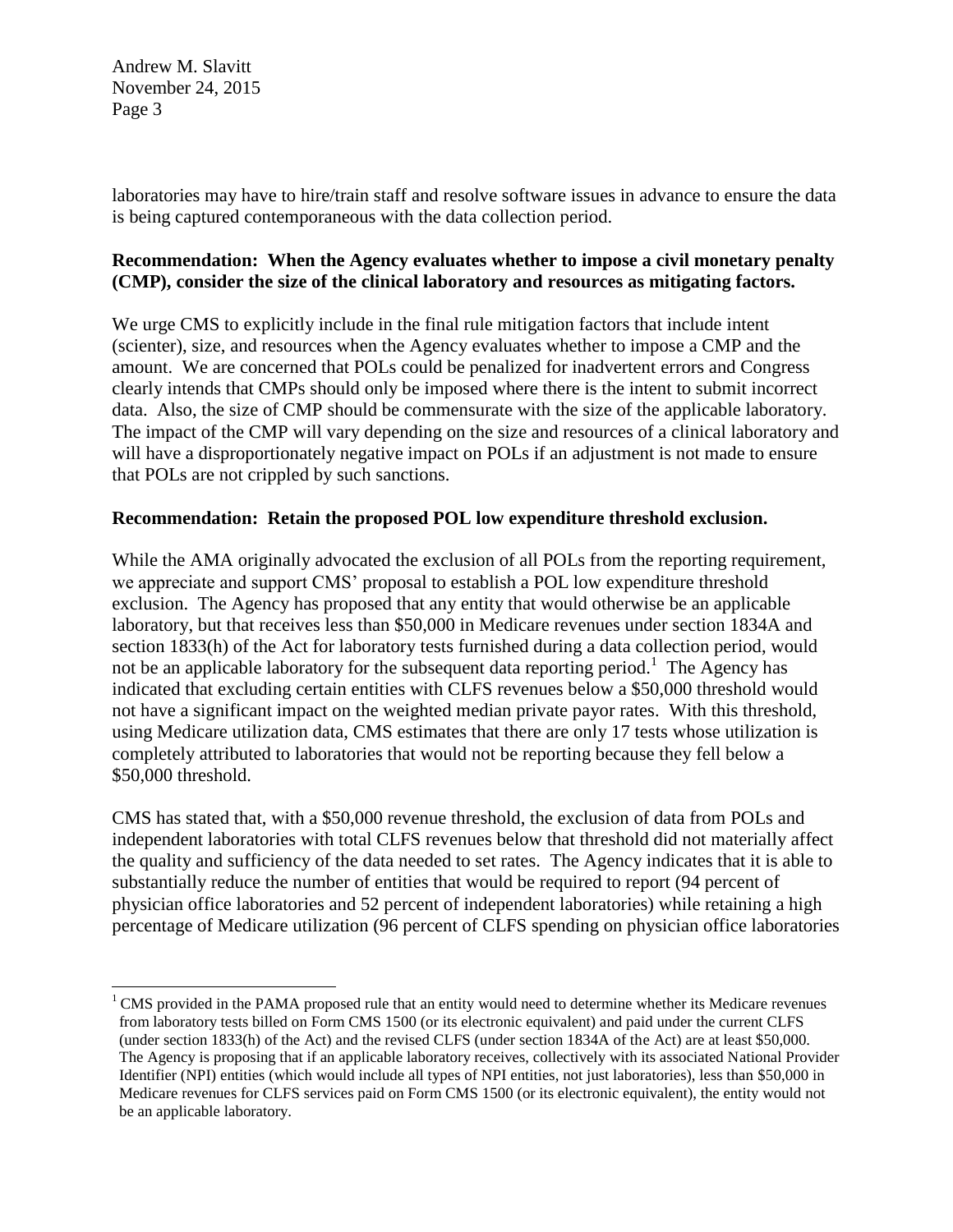and more than 99 percent of CLFS spending on independent laboratories) from applicable laboratories that would be required to report.

The low threshold exclusion is appropriate given the negative impact the data collection and data reporting requirement (and associated risk of civil monetary penalties) would have on POLs. The data collection obligations require access to expensive back office software and powerful data analytics. Mastering new software and reporting requirements will re-allocate staff time and practice resources away from other CMS priority areas such as quality reporting, meaningful use, and alternative delivery and payment practice transformation. We are concerned that the complexity and risk of the data collection and reporting requirement will cause many POLs to reduce or forgo offering clinical testing services given the rapidly compounding demands of other federal regulatory, quality, and delivery reform programs. The AMA strongly supports the decision to exclude the overwhelming majority of POLs from the reporting requirement.

## **Recommendation: Permit any clinical laboratory to voluntarily engage in data collection and report private payor rates including otherwise excluded hospital-based clinical laboratories or POLs.**

Improved care coordination and promoting patient centered care often means ensuring services are delivered efficiently, at the point-of-care, and coordinated and communicated quickly to the patient, caregivers, and the medical team. POL testing supports these goals. Patients who must seek test services at another location incur added expense and may delay or forgo testing altogether. In addition, there is added administrative expense when clinical testing is performed outside of a POL as results must be tracked down and additional steps taken to ensure patients receive results and information is distributed to the health care team. Low compliance, higher acuity, and increased administrative burdens take a toll on patient health outcomes, undermine migration to new delivery models, and cost the health care system.

In light of the foregoing, we have concerns that the weighted median price generated from the independent laboratories' and a subset of POLs' data alone will depress the pricing to the point that POLs are no longer able to provide rapid and accurate testing when a patient is at their physician's office. We would welcome the opportunity to work closely with the Agency to undertake both data modeling and forecasting to evaluate these issues in greater detail. In addition, we strongly urge CMS to permit all clinical laboratories that are not otherwise required to engage in data collection and reporting to voluntarily do so.

### **Recommendation: When a POL is subject to the data collection and reporting requirements, CMS should notify the POL at least six months prior to the start of the data collection period.**

Even with limitations on the number of POLs that will be responsible for reporting, the POLs that must report may not have the resources, including the data analytics, to assess whether they will be subject to the reporting requirement the first year of reporting and every third year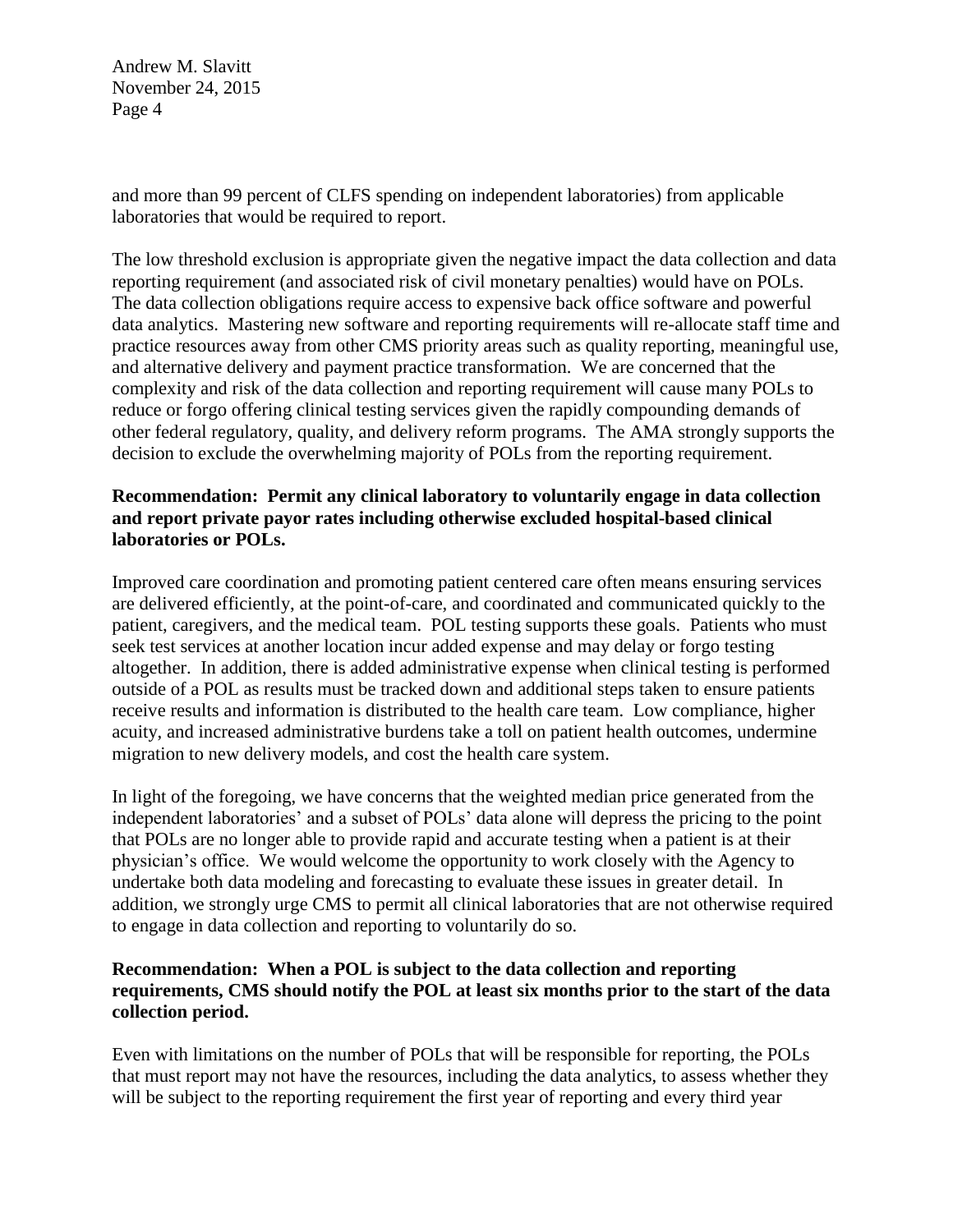thereafter. CMS has claims datasets and the analytics to assess whether a POL meets the reporting requirements based on prior year claims. We strongly urge CMS to provide POLs with advance notice that the POL will be subject to the data collection and reporting requirements. This will enhance the accuracy and reliability of the data that CMS will rely upon to calculate the weighted median of private payor prices and mitigate the risk of civil monetary penalties.

#### **Recommendation: Reduce the data collection period from 12 months to 3 months.**

We strongly urge the Agency to reduce the data collection period from a full calendar year, every three years for clinical diagnostic tests to three months of data collection every three years ("3- 3"). The data collection burden of reporting every private payor price for all tests for a full year will divert already scarce health care resources to administrative tasks instead of to providing clinical care and services. This reporting requirement will fall heavily on POLs—physician practices that are already facing quality reporting, meaningful use requirements, and implementation of alternative delivery (and payment) models. The 3-3 data collection requirement will ensure that the Agency has current and accurate data. It will also reduce the likelihood that well-intentioned clinical laboratories—particularly POLs—are not faced with serious civil monetary penalties due to data errors precipitated by the overwhelming volume of data that they must track, verify, and report.

# **Recommendation: Utilize the new clinical laboratory test section of the Current Procedural Terminology (CPT) code set approved by the CPT Editorial Panel to fulfill the PAMA codification requirements.**

CMS has proposed the creation of G codes to identify new and existing advanced diagnostic laboratory tests (ADLTs) and new and existing clinical diagnostic laboratory tests (CDLTs) that are cleared or approved by the Food and Drug Administration (FDA), if a specific Healthcare Common Procedure Coding System (HCPCS) code does not already exist. As noted by the Agency, G codes are temporary HCPCS Level II codes used by CMS to identify professional health care procedures and services, including laboratory tests, that would otherwise be identified by a CPT code but for which there is no CPT code. The AMA is urging CMS to utilize the CPT code set instead, including the newly established clinical laboratory test section approved by the CPT Editorial Panel to fulfill the PAMA HCPCS specificity requirements as well as broader coding needs. The CPT code set is developed with broad stakeholder input and will continue to ensure consistent, uniform, national coding. In addition, the CPT Editorial Panel has the infrastructure and capacity to process code requests on a quarterly basis, provide transparency, and offer a public forum at regular intervals several times a year to convene interested and impacted stakeholders. The foregoing will facilitate scaling and modifying this new section of the CPT code set, as needed, and ensure consistency with the larger CPT coding framework for other health care services and procedures.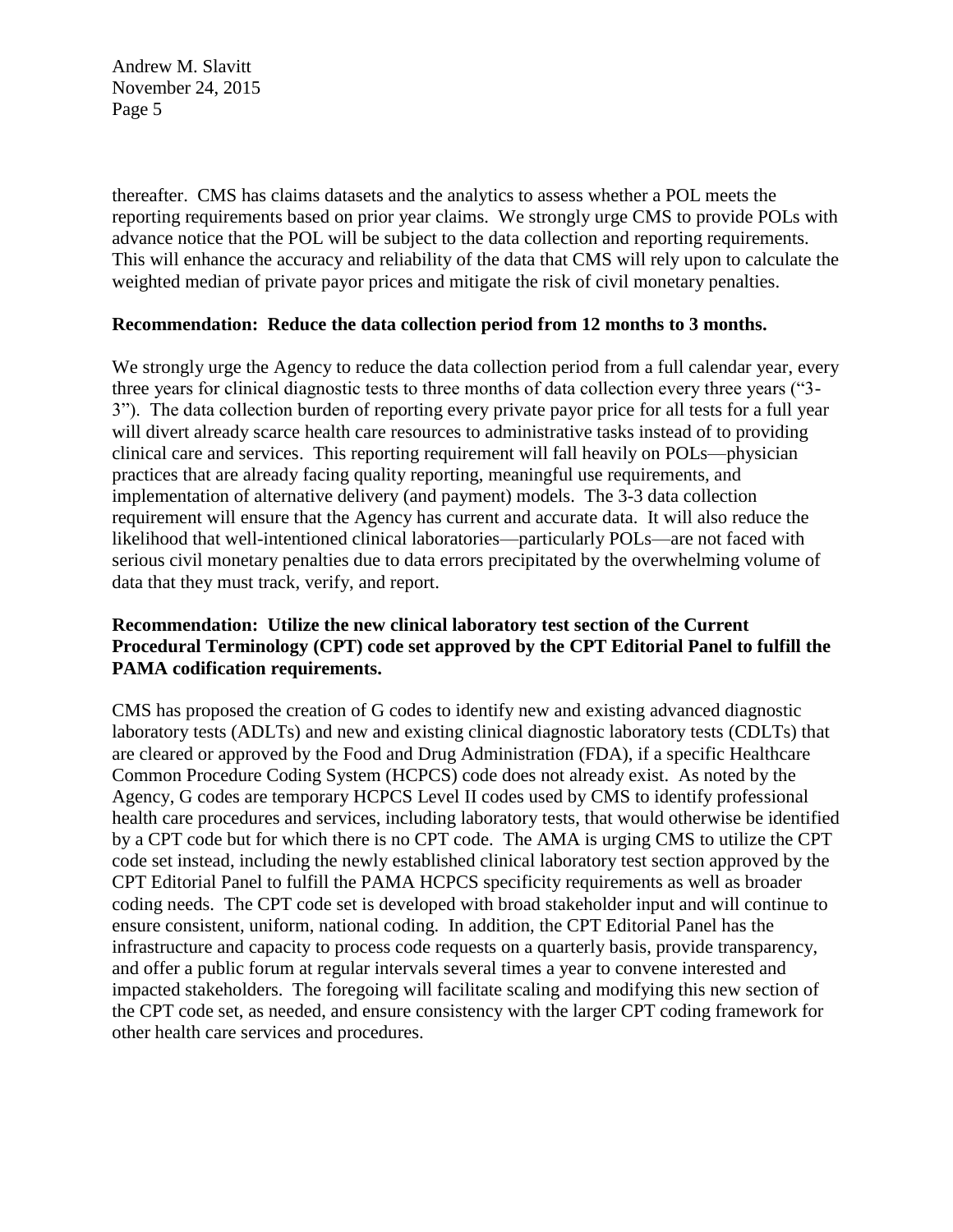# *Transparency and Stakeholder Engagement*

The CPT Editorial Panel has and will continue to employ a transparent and stakeholder-driven process to develop a new code section that is consistent with the PAMA coding requirements. In light of PAMA's mandate that CMS must ensure the availability of specific HCPCS codes or identifiers for ADLTs and CDLTs that are cleared or approved by the FDA, the Molecular Pathology Coding Workgroup (MPCW) of the CPT Editorial Panel hosted numerous public meetings over the past year with a broad cross-section of stakeholders from private payors, industry, national medical specialty societies, the clinical laboratory community, Medicare, and Medicare contractors to discuss potential CPT coding solutions that could meet the statutory coding requirements in PAMA. Following the publication of the proposed rule, the MPCW held a public meeting during the regularly scheduled CPT Editorial Panel meeting in order to solicit additional input and feedback on an appropriate PAMA coding solution that would ensure consistent and accurate coding across payors, providers, and clearinghouses. A number of common comments and recommendations emerged including:

- Codes should be issued on a quarterly basis.
- Switching code sets—from temporary G codes to permanent CPT codes—may trigger a second round of coverage and pricing determinations which raises significant concern among stakeholders in light of the resource intensive nature of these activities and the uncertainty it generates.
- The use of different code sets for the same services, for even a short period of time, creates administrative confusion and additional complexity for PAMA data collection and reporting efforts where private payors are using a different code from Medicare.
- Administrative efficiency is essential.

In light of the foregoing as well as broad considerations around the need for consistent and clear coding options within the CPT code set for clinical laboratory testing, in early November, 2015, the CPT Editorial Panel authorized the establishment of a new section in the CPT code set.

The new section established by the CPT Editorial Panel provides an infrastructure whereby a clinical laboratory or manufacturer that meets certain criteria may request a code to identify more specifically their test. This section will include ADLTs and CDLTs as defined under PAMA.

Parameters and criteria of this section include:

- The test is or will be paid on the CLFS.
- The test must be performed on a patient population.
- The clinical laboratory or manufacturer that offers the test must request the code.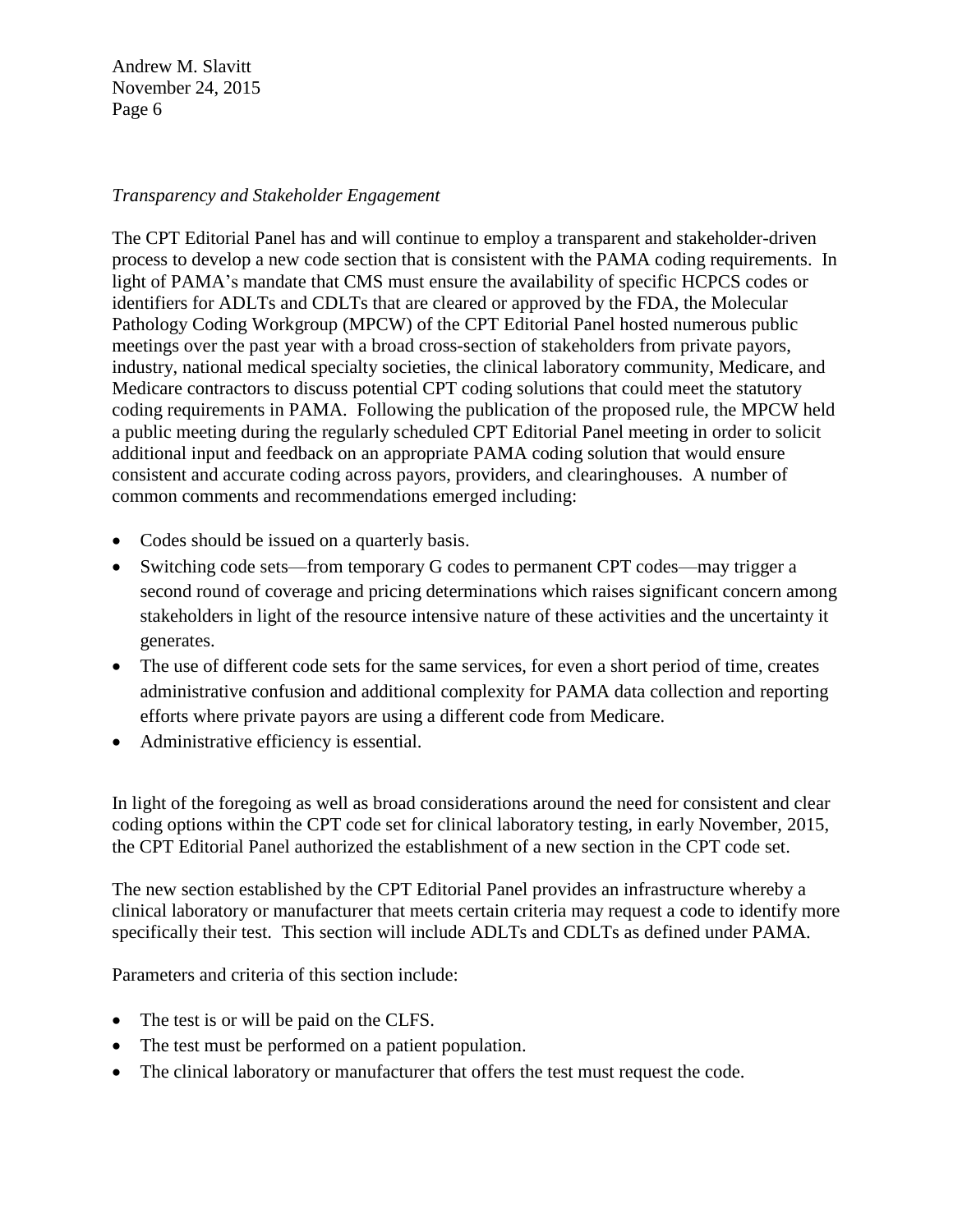$\overline{a}$ 

• The codes in this new section will be issued on a quarterly basis (and effective the following quarter to allow payors time to load them into their systems).

Through its established, public, and transparent processes, the CPT Editorial Panel will verify and codify tests in the new section. The Panel will not determine whether or not the test meets the ADLT criteria. $2$ 

In addition to the foregoing, the existing CPT Category I Pathology and Laboratory and Category III sections provide the specified unique HCPCS codes for existing CDLTs that are cleared or approved by FDA and for which payment is made by Medicare. To the extent that a manufacturer or laboratory seeks additional specificity, they would be eligible to seek a code in the new clinical laboratory test section. The CPT Editorial Panel is able to establish guidance on the appropriate use of each section so there is consistent and accurate coding and identification. The CPT Editorial Panel will benefit from the input of stakeholders on this new section and is positioned to make appropriate adjustments, as needed.

# *Uniform, Specific, Transparent Coding in the Digital Age: Essential Tool for Electronic Transactions as well as Delivery and Payment Transformation*

The existing CPT code set, as well as the new clinical laboratory test section approved by the CPT Editorial Panel, ensures consistent national coding across Medicare and other public and private payors. First and foremost, HCPCS codes should facilitate electronic transactions. The CPT code set is subject to ongoing change and update to achieve this primary objective. The new section, in particular, is intended to provide a sustainable infrastructure and is responsive to increased demand for specificity. This new code section represents the longstanding commitment of the CPT Editorial Panel to ensure the CPT code set remains consistent, predictable, and meets the needs of a broad cross-section of stakeholders.

In 1996, Congress passed the Health Insurance Portability and Accountability Act of 1996 (HIPAA) to advance several goals including administrative simplification through consistent and uniform coding for electronic transactions across health insurance payors, clearinghouses, and providers. The need for administrative simplification through the use of a standard code set to transmit electronic claims is no less important today than in 1996. Indeed, the need for consistent national standardized coding has increased with the advent of big data and the need for semantic and syntactic interoperability to advance important—data intensive—goals including alternative payment model analytics and improved patient care.

<sup>&</sup>lt;sup>2</sup> To the extent that CMS and stakeholders conclude it would be beneficial for the CPT Editorial Panel to have a role in the determination of ADLT status—separate and distinct from the codification process—there is willingness to develop such a collaboration. However, the new section does not make distinctions between what could be ADLTs, CDLTs, or FDA cleared or approved CDLTs.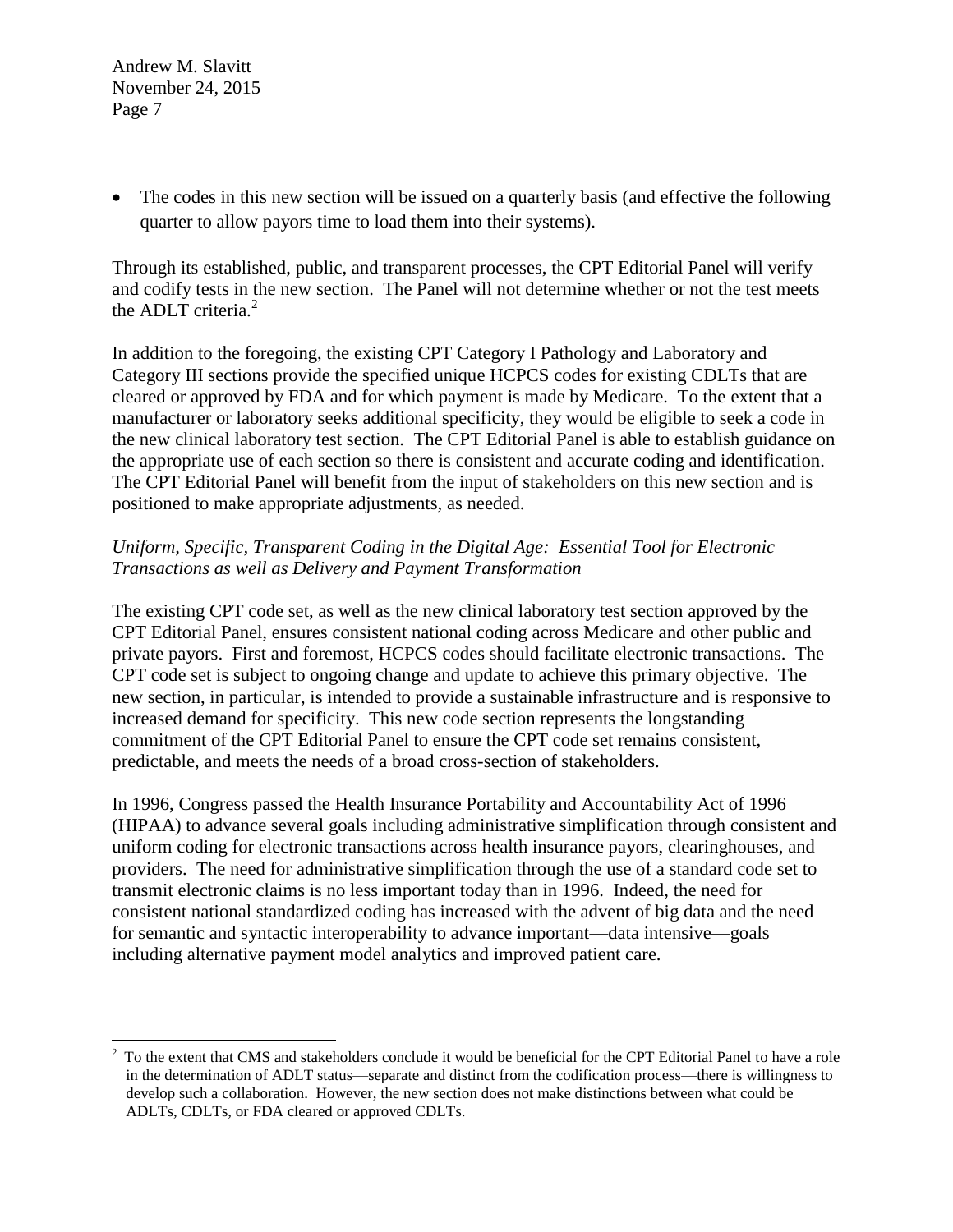As required by HIPAA, providers, clearinghouses, and payors all use the CPT code set for outpatient services. CPT is a listing of descriptive terms and identifying codes for reporting medical services and procedures. The purpose of the CPT code set is to provide a uniform language that accurately describes medical, surgical and diagnostic services provided by physicians and other qualified healthcare professionals. The CPT code set offers healthcare stakeholders across the nation a reliable system that streamlines the reporting process and increases efficiency. For more than four decades, physicians and other qualified healthcare professionals have used the CPT code set to communicate concisely with colleagues, patients, hospitals and insurers about procedures performed.

In addition to processing reimbursement claims, CPT codes are used in developing guidelines for medical care and reporting on health outcomes. To ensure the CPT code set fairly and accurately reflects the medical care provided to patients, the CPT Editorial Panel maintains an open, transparent process. The CPT Editorial Panel−with assistance from physicians and other qualified healthcare professionals representing all specialties of medicine, and with important contributions from many third-party payors and governmental agencies − has public meetings several times a year to discuss and act on proposed changes to the CPT code set to reflect current medical practice.

We urge CMS to employ the CPT code set, including the new clinical laboratory test section established by the CPT Editorial Panel, as the appropriate coding solution to meet the PAMA coding requirements.

#### **Recommendation: Retain the existing HCPCS system to provide specificity and retain prohibition on the use of unlisted and not otherwise classified (NOC) codes to report private payor rate.**

Consistent and uniform identification is maintained when payors, providers, and clearinghouses utilize the same code set. The proposed rule provides that the existing HCPCS system comprised of CMS HCPCS Level II codes and HCPCS Level I CPT codes—does not require additional unique identifiers. The AMA concurs that the Agency is able to utilize the existing HCPCS system to provide the requisite specificity required by PAMA.

Further, the Agency proposes to expressly prohibit the use of unlisted and NOC codes to report private payor rates. The AMA strongly supports the proposal to prohibit the use of unlisted and NOC codes to report private payor rates for the reasons outlined by CMS and because hybrid coding using such codes impacts consistent, uniform coding across payors. In addition, the use of such codes will generate unnecessary complexity for PAMA data collection and reporting if private payors require CPT codes and Medicare uses another coding regime. It also impacts the ability to track the use of tests across time and across payors for sentinel purposes and comparisons. To the extent there is a desire and need for additional specificity, the new CPT code section will allow for enhanced specificity to meet the requirements of PAMA as well as broader coding needs.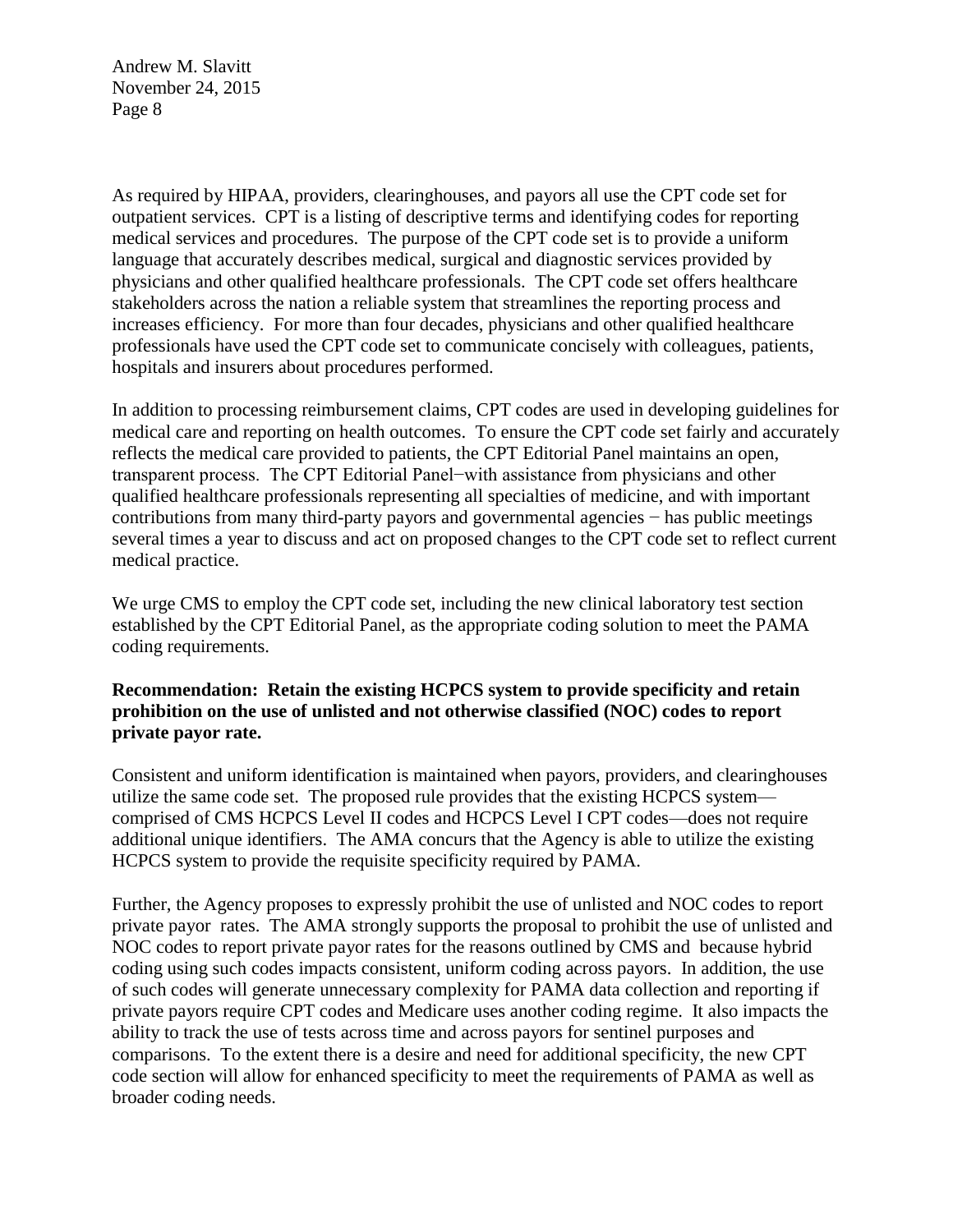# **Recommendation: Utilize the Advisory Panel on Clinical Diagnostic Laboratory Tests (Advisory Panel) to determine whether a test qualifies as an ADLT and strike the proposed novelty requirement.**

The AMA strongly urges CMS to simplify the proposed definition of an ADLT and conform it to the statutory requirements and criteria. The CLFS provision of PAMA is complicated and establishes an expansive new coding and pricing regime. Additional complexity is not desirable, particularly as it is expected that ADLTs will constitute a relatively small universe of tests in the short-term. (Even if the Agency were to expand ADLTs to include next generation genetic and genomic testing, it is not clear how many clinical laboratories will avail themselves of this option given the annual reporting requirement and the limited benefit—three quarters at list price subject to recoupment if it exceeds a subsequently determined threshold.) The proposed regulation increases the complexity of adjudicating eligibility for this provision—which we expect will consume an inordinate amount of Agency and stakeholder resources to resolve. The statutory specification of ADLTs under criterion A includes proteins. To ensure consistency with the statutory language, it is recommended that proteins be an independent basis for qualifying for ADLT status. In addition, the Agency has proposed a novelty requirement under criterion A—it appears in order to establish whether an algorithm is unique. We recommend that the Agency establish a mechanism to consult with the Advisory Panel on Clinical Diagnostic Laboratory Tests to ascertain whether a test qualifies as an ADLT under criterion A.

# **Recommendation: Maintain the current number of Medicare Administrative Contractors (MAC), ensure MAC transparency and training on the gap-fill method for pricing new codes, and ensure each MAC complies with the established Local Coverage Determination (LCD) process.**

While there are efficiencies associated with a single, national MAC for the claims on the CLFS, there are significant drawbacks that over time will undermine access to medically necessary and reasonable clinical testing services. Significant MAC consolidation inexorably moves coverage into *de facto* National Coverage Determinations (NCDs) without the benefit of several MACs considering the medical necessity and reasonableness of such services. The AMA agrees with other stakeholders that the local coverage determination process (LCD)—when adhered to provides transparency and opportunity for input from a cross section of stakeholders, particularly physician subject matter experts. We also urge CMS to utilize the Advisory Panel on Clinical Diagnostic Laboratory Tests and stakeholders to augment the subject matter expertise of MACs on coverage matters.

In addition to the foregoing, the AMA welcomes the opportunity to work collaboratively with MACs that have developed expertise with regard to services on the CLFS and believes such expertise and communication with the physician community is essential to ensuring Medicare beneficiaries have access to important clinical testing services that are transforming medical care. A priority area for the AMA will be supporting and promoting regular communication between MACs, private payors, physicians, and other care providers and stakeholders during the